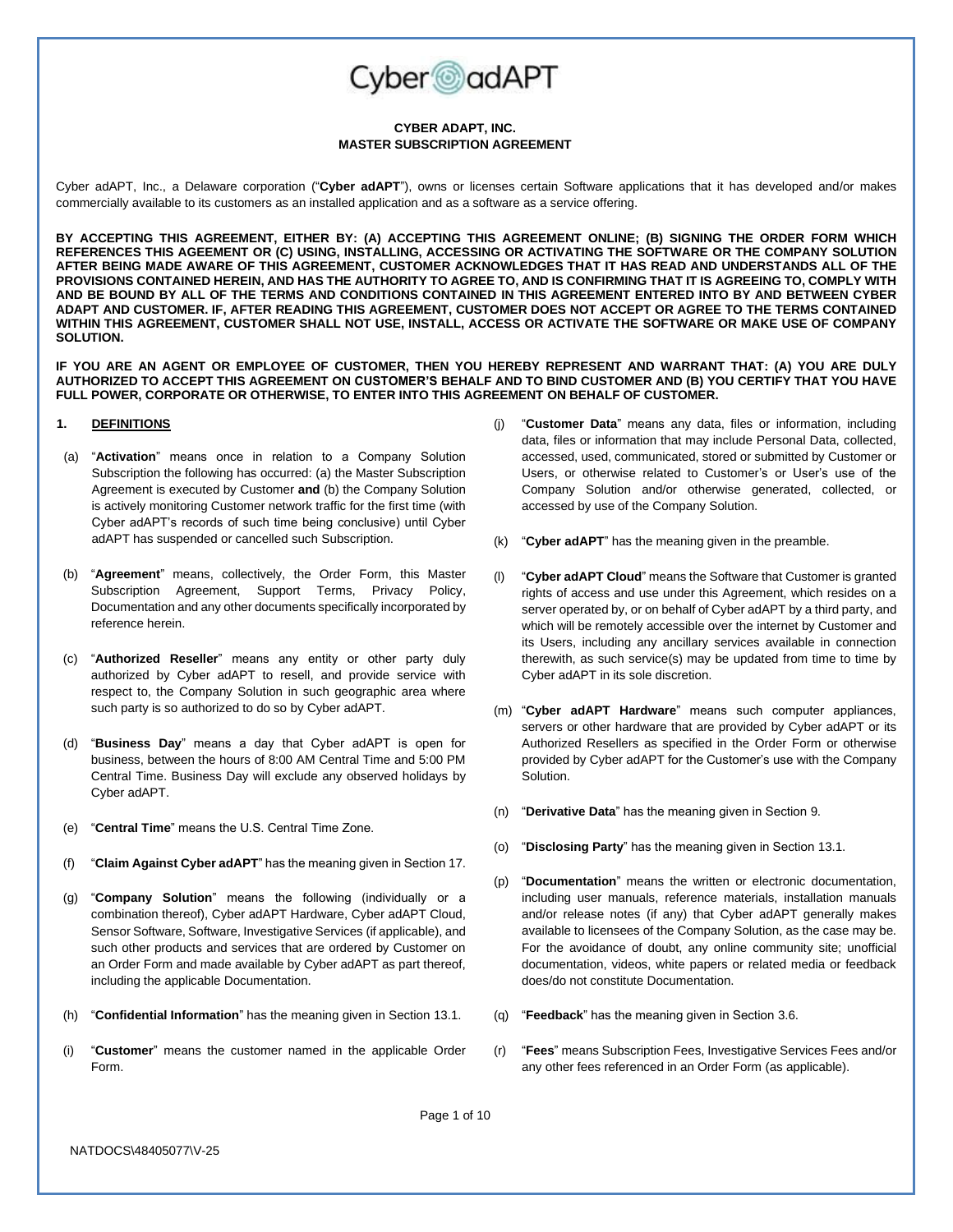- (s) "**Force Majeure**" means a cause beyond Cyber adAPT's reasonable control, including acts of God, labor disputes, industrial disturbances, systematic electrical, telecommunications or other utility failures, pandemic, earthquakes, storms, or other elements of nature, blockages, embargoes, riots, acts or orders of government, acts of terrorism and war.
- (t) "**Infringement Claim**" has the meaning in Sectio[n 16.1.](#page-6-0)
- (u) "**Initial Term**" has the meaning given in Section [19.1](#page-7-1)
- (v) "**Intellectual Property Rights**" shall mean all intellectual property rights of whatever nature including inventions, patents (and applications for the same), copyright, the benefit of any waiver of Moral Rights, design rights, registered designs (and applications for the same), trade and service marks (registered and unregistered and applications for the same), know-how, trade secrets and duties or obligations of confidence, mask work rights, topography rights and other rights in semiconductor chips, rights in or relating to databases, trade names, domain names and business names and all other similar or analogous rights, whether registered or unregistered, anywhere in the world.
- (w) "**Investigative Services**" means the consulting services provided by Cyber adAPT pursuant to a SKU or other designation as set forth on an Order Form and the terms of Section [21](#page-8-0) hereof.
- (x) "**Investigative Services Fees**" has the meaning given in Section [21.1.](#page-8-1)
- (y) "**Maintenance and Support**" means the Cyber adAPT technical support services for certain components of the Company Solution provided by Cyber adAPT as described in, and in accordance with, the Support Terms, as updated from time to time.
- (z) "**Moral Rights**" means any and all moral rights arising under applicable law, as amended (or any successor legislation of similar force and effect) or similar legislation in other applicable jurisdictions or at common law that such individual, as author, has with respect to any copyrighted works prepared by such individual hereunder including, without limitation, the right to attribution of authorship, and the right to restrain any distortion, mutilation or other modification of such work and the right to prohibit any use of any such work in association with a product, service, cause or institution that might be prejudiced to such individual's honor or reputation.
- (aa) "**Network Analysis**" has the meaning given in Section [6.](#page-3-1)
- (bb) "**Open-Source Component**" means any software component that is subject to an open-source license agreement, including but not limited to any GNU General Public License or GNU Library or Lesser General Public License, that has been approved by the open-source initiative; any other obligation, restriction or license agreement that: substantially conforms to the open-source definition as prescribed by the open-source initiative; or may otherwise require disclosure or licensing to any third party of any source code with which such software component is used or compiled.
- (cc) "**Order Form**" means an order form in electronic or written form for ordering Subscriptions and/or Investigative Services.
- (dd) "**Party**" means Cyber adAPT or the Customer and "**Parties**" means both Cyber adAPT and the Customer.
- (ee) "**Personal Data**" means any information relating to an identified or identifiable natural person.
- (ff) "**Privacy Policy**" means Cyber adAPT's privacy policy made available by Cyber adAPT at [https://www.cyberadapt.com/PrivacyNotice](https://www.cyberadapt.com/contracts/CyberadAPT_PrivacyPolicy_202010.pdf) as updated by Cyber adAPT from time-to-time.
- (gg) "**Receiving Party**" has the meaning given in Section [13.1.](#page-5-0)
- (hh) "**Renewal Term**" has the meaning given in Sectio[n 19.1.](#page-7-1)
- "Sensor" means: (i) Cyber adAPT Hardware that is specifically utilized in the Company Solution to analyze Customer's network traffic for threats, or (ii) a Virtual Sensor, as identified and set forth by SKU or other designation on the Order Form, to analyze Customer's network traffic for threats.
- (jj) "**Sensor Software**" is the Software that is installed directly on Cyber adAPT Hardware and the Software that comprises the Virtual Sensor, as applicable.
- (kk) "**Software**" means the Cyber adAPT proprietary network threat detection software program(s) identified in the Order Form in object code format, including the Documentation for such program(s) and which is made available by Cyber adAPT pursuant to the terms of this Agreement. For the avoidance of doubt, Software shall include Sensor Software along with any and all proprietary Cyber adAPT software running in the Cyber adAPT Cloud.
- (ll) "**Subscription**" means the rights granted by Cyber adAPT to Customer to utilize the Company Solution (excluding Investigative Services) specified on an Order Form and made available by Cyber adAPT pursuant to the terms of this Agreement for the Subscription Term.
- (mm) "**Subscription Fee**" means the fee payable by Customer for a Subscription as set out in the Order Form.
- (nn) "**Subscription Term**" means the period of time that Customer is authorized by Cyber adAPT to access and use the Subscription and includes the Initial Term and any Renewal Term.
- (oo) "**Support Terms**" means the then-current terms on which Cyber adAPT provides Maintenance and Support for the Company Solution to Customer and made available by Cyber adAPT at [https://cyberadapt.com/SupportTerms,](https://www.cyberadapt.com/contracts/CyberadAPT_SupportTerms_2020210.pdf) as updated by Cyber adAPT from time-to-time.
- (pp) "**Sustained Network Traffic**" means the maximum, sustained network traffic rate permitted to be analyzed by each Sensor at any time during the Subscription Term (as such rate permission(s) are set forth in the Order Form) and licensed to Customer hereunder.
- (qq) "**Taxes**" has the meaning given in Sectio[n 11.3.](#page-5-1)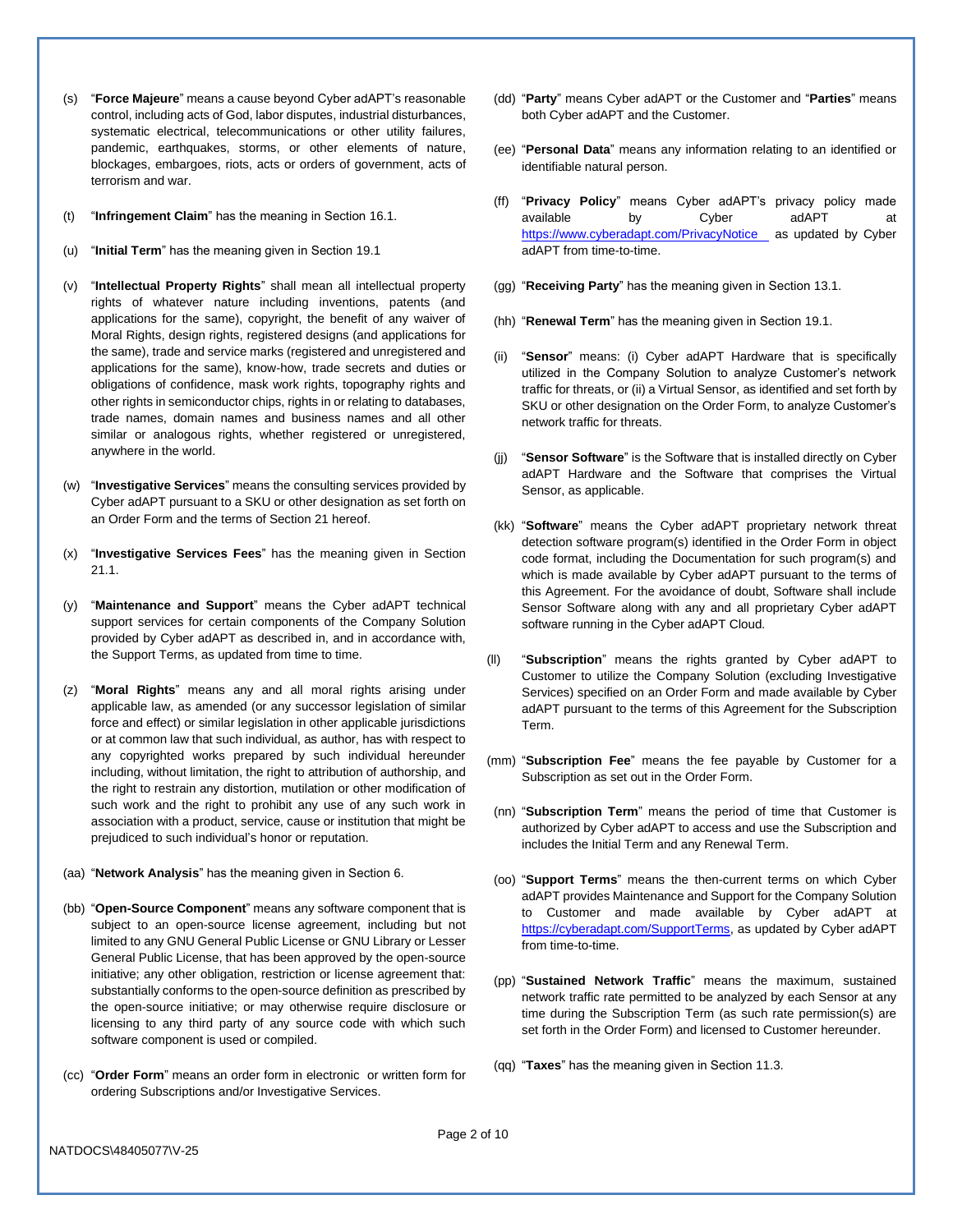- (rr) "**Third-Party Products**" means any third-party products provided with or incorporated into the Company Solution, including any Open-Source Components.
- (ss) "**User**" means an individual authorized by Customer to access and use the Company Solution. User(s) may include Customer's directors, officers, employees, consultants and contractors.
- (tt) "**Virtual Sensor**" means Cyber adAPT Software that is installed and runs in a virtual environment and which acts as a virtual sensor that is specifically utilized in the Company Solution.

#### <span id="page-2-0"></span>**2. RELATIONSHIP TO AUTHORIZED RESELLERS**

- 2.1 Customer may have enrolled in the Subscription and/or Investigative Services or renewals of same via an Authorized Reseller. In addition to any other agreement Customer may have with the Authorized Reseller (in which case the Authorized Reseller, and not Cyber adAPT, shall be liable to Customer for any such terms and conditions contained therein), the terms and conditions of this Agreement govern Customer's use and Cyber adAPT's provision of, the Subscription and/or Investigative Services. Customer expressly acknowledges and agrees that Cyber adAPT, Authorized Resellers, suppliers and/or their agents/contractors may transfer Customer Data amongst themselves as necessary for the purpose of the provision and management of the Subscription and/or Investigative Services.
- 2.2 Notwithstanding anything to the contrary in this Agreement: (a) an Authorized Reseller may be responsible for providing Maintenance and Support; (b) an Authorized Reseller may charge, bill, and collect fees and expenses from Customer, in the amounts stated in and in accordance with the terms and conditions of the agreement between Customer and such Authorized Reseller; (c) if Customer is to be billed by an Authorized Reseller for some or all of the fees and expenses associated with the Subscription and/or Investigative Services, Customer shall pay the Authorized Reseller in accordance with the terms mutually agreed upon between Customer and such Authorized Reseller and any amounts referenced to being owed to Cyber adAPT herein shall mean amounts owed to Authorized Reseller; (d) if Customer's relationship with an Authorized Reseller expires or terminates and such Authorized Reseller was billing Customer for certain fees, Customer agrees to pay Cyber adAPT for any further use of the Subscription and/or Investigative Services effective immediately upon any such expiration or termination in accordance with the terms herein; and (e) if Customer's access to and use of the Subscription and/or provision of Investigative Services were sourced by an Authorized Reseller, and if Cyber adAPT receives notice from such Authorized Reseller that it has terminated or suspended its relationship with Customer or that circumstances warrant termination under this Agreement, Cyber adAPT may suspend and/or terminate Customer's right to access and use the Subscription and/or receive Investigative Services and/or this Agreement without notice and without liability. In addition, Cyber adAPT may suspend and/or terminate the Subscription and/or this Agreement without notice and without liability upon receipt of notice from Authorized Reseller that Customer has failed to pay amounts due for the Company Solution or otherwise is in default to the Authorized Reseller with respect to any manner pertaining to the Company Solution or this Agreement.

### **3. GRANT OF LICENSES**

- 3.1 Sensor Software. Subject to the number of licenses granted in the Order Form, the terms and conditions of this Agreement and Customer's payment of the applicable Subscription Fees, Cyber adAPT hereby grants to Customer a non-exclusive, non-transferable, non-sublicensable, fully revocable license during the Subscription Term to:
- (a) use on Sensors (and in relation to the Virtual Sensor(s) install and use with respect thereto and thereon) Sensor Software, in objectcode form, for use with the Company Solution, solely for Customer's internal business purposes and solely on the number of Customer Sensors or instances identified in the applicable Order Form; and
- (b) use the related Documentation as reasonably necessary to support the licensed use of Sensor Software during the Subscription Term.
- 3.2 Cyber adAPT Cloud. Subject to the terms and conditions of this Agreement and payment of the applicable Subscription Fees, Cyber adAPT hereby grants to Customer a non-exclusive, worldwide, nontransferable, non-sublicensable, fully revocable, internal right solely for the Subscription Term to:
- (a) access and use the Cyber adAPT Cloud, in accordance with the Documentation and this Agreement, and with respect to the number of Sensors specified in the applicable Order Form; and
- (b) access and use the related Documentation as reasonably necessary to support the Customer's permitted use of the Cyber adAPT Cloud.
- 3.3 Reservation of Rights. The Company Solution is licensed, not sold. Cyber adAPT and its licensors own and shall retain all right, title and interest (including without limitation all patent rights, copyrights, trade-mark rights, trade secret rights and all other Intellectual Property Rights), in and to the Company Solution and any copies, corrections, bug fixes, enhancements, modifications or new versions thereof, all of which shall be deemed part of the Company Solution and subject to all of the provisions of this Agreement. Customer shall keep the Company Solution free and clear of all liens, encumbrances and/or security interests. Subject to the limited rights expressly granted in this Agreement, Cyber adAPT reserves all rights, title and interest in and to the Company Solution and Cyber adAPT's Intellectual Property Rights. No rights are granted to Customer pursuant to this Agreement other than as expressly set forth in this Agreement.

## 3.4 License Restrictions.

(a) Sensor Software. Except as permitted in this Agreement Customer, shall not: (a) license, sublicense, sell, resell, rent, lease, transfer, assign, distribute, time share or otherwise commercially exploit or make the Sensor Software available to any third party, other than to Users or as otherwise contemplated by this Agreement; (b) use the Sensor Software in violation of applicable laws or violate the rights of others; (c) reverse engineer, disassemble, reverse translate, decompile or in any other manner decode the Sensor Software except to the extent the foregoing restriction is expressly prohibited by applicable law notwithstanding a contractual obligation to the contrary; (d) unbundle any component of the Sensor Software and/or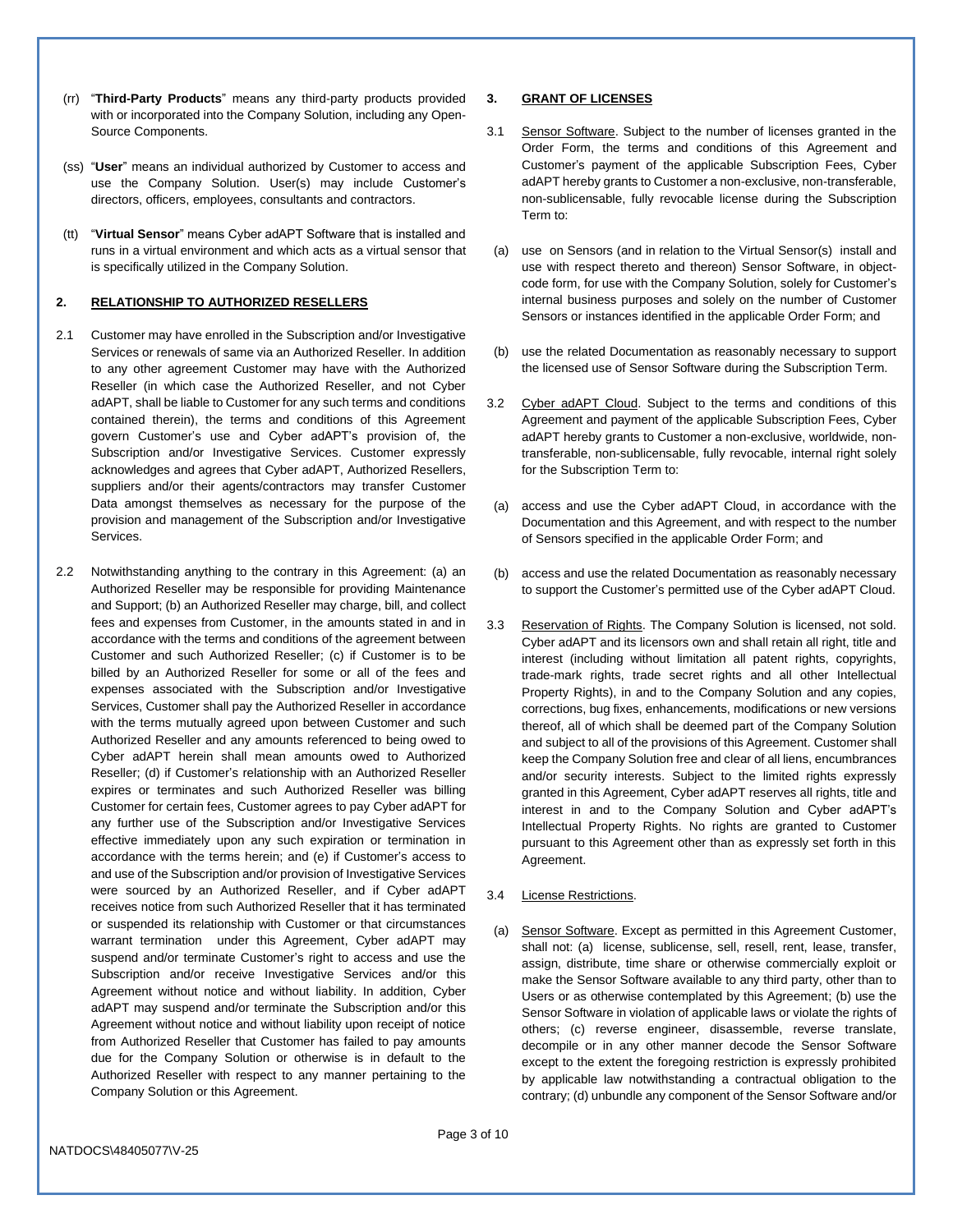Documentation; (e) circumvent any user limits or other license timing or use restrictions that are built into the Sensor Software; (f) build a product or service that is competitive with the Sensor Software; (g) modify or create any derivatives of the Sensor Software and/or Documentation or merge all or any part of the Sensor Software and/or Documentation with another program; (h) make the Sensor Software and/or Documentation available on a server that can be accessed via a public network, such as, for example and without limitation, the Internet, in a manner that allows the Sensor Software and/or Documentation to be copied by any third party or (i) remove any trade-marks, copyright notices, restricted rights legends, proprietary markings and the like exactly as they appear on the copy of the Sensor Software originally provided to Customer.

- (b) Cyber adAPT Cloud. Customer shall not (and shall not allow Users or any third party to): (a) possess, download or copy the Cyber adAPT Cloud or any part of the Cyber adAPT Cloud, including but not limited any component which comprises the Cyber adAPT Cloud, but not including any output from the Cyber adAPT Cloud that is made available to Customer as part of the Subscription; (b) knowingly interfere with service to any of Cyber adAPT's users, hosts or networks, including by means of intentionally submitting a virus, overloading, flooding, spamming, mail bombing or crashing; (c) modify, translate, reverse engineer, decompile, disassemble, or create derivative works based on the Cyber adAPT Cloud and/or Documentation; (d) circumvent any user limits or other timing or use restrictions that are built into the Cyber adAPT Cloud; (e) sell, rent, lend, transfer, distribute, license, or grant any rights in the Cyber adAPT Cloud or Documentation in any form to any person without the written consent of Cyber adAPT; (f) remove any proprietary notices, labels, or marks from the Cyber adAPT Cloud or Documentation; (g) create any "links" to or "frame" or "mirror" of the Cyber adAPT Cloud or any portion thereof; (h) build a product or service that is competitive with the Cyber adAPT Cloud; (i) copy any ideas, features, functions or graphics of the Cyber adAPT Cloud; (j) remove any trade-marks, copyright notices, restricted rights legends, proprietary markings and the like with respect to the Cyber adAPT Cloud; (k) use the Cyber adAPT Cloud in violation of applicable laws or the rights of others or (l) input, transmit, communicate or upload any data to, or combine any other data with, the Company Solution data other than the data that is generated by the Company Solution.
- 3.5 Third-Party Products. Cyber adAPT may distribute certain Third-Party Products with the Company Solution. For purposes of this Agreement, such Third-Party Products might be subject to their own license terms and the applicable flow through provisions. If Customer does not agree to abide by the applicable terms for such Third-Party Products, then Customer should not install, access or use such Third-Party Products. The Company Solution may also contain certain Open-Source Components. Customer understands and acknowledges that such Open-Source Components are not licensed to Customer pursuant to the provisions of this Agreement and that this Agreement may not be construed to grant any such right and/or license. Customer shall have only such rights and/or licenses, if any, to use the Open-Source Components as set forth in their independent licenses.
- <span id="page-3-0"></span>3.6 Feedback. Customer may provide reasonable feedback to Cyber adAPT including, but not limited to, suitability, problem reports, suggestions and other information with respect to the Company Solution ("**Feedback**"). Customer hereby grants to Cyber adAPT a

fully paid-up, royalty-free, worldwide, assignable, transferable, sublicensable, irrevocable, perpetual license to use or incorporate into the Company Solution and any other Cyber adAPT products or services or for any other purposes, any Feedback provided by Customer or its Users.

### **4. CYBER ADAPT TRADEMARKS**

Customer may not delete, remove, hide, move or alter any trademark, logo, icon, image or text that represents the name of the Software or Cyber adAPT name or product name, any derivation thereof, or any icon, image, or text that is likely to be confused with the same. All representations of the company name or mark related to the Software or "Cyber adAPT" or any of its affiliates' names or marks must remain as originally distributed regardless of the presence or absence of a trademark, copyright or other intellectual property symbol or notice.

## <span id="page-3-2"></span>**5. OWNERSHIP OF CYBER ADAPT HARDWARE**

Customer acknowledges and hereby agrees that all loaned Cyber adAPT Hardware shall remain the property of Cyber adAPT or its Authorized Resellers. Risk of loss of the Cyber adAPT Hardware passes to Customer upon delivery of the Cyber adAPT Hardware at the Customer's address. Such Cyber adAPT Hardware shall be promptly returned by Customer within twenty (20) days at the end of the Subscription Term. Customer acknowledges that Customer's failure to do so shall result in Cyber adAPT or its Authorized Reseller billing Customer for the cost of such Cyber adAPT Hardware, and Customer shall remit payment promptly upon receipt of such invoice.

#### <span id="page-3-1"></span>**6. NETWORK ANALYSIS**

During the Subscription Term, the Sensor Software will be deployed within Customer's network to monitor Customer's network traffic and shall be regularly updated by Cyber adAPT with threat detection logic and/or other key detection components and improvements from time to time. The Sensor Software will allow for the transfer of certain Customer Data to the Cyber adAPT Cloud for further analysis, correlation and reporting to Customer by Cyber adAPT or for Cyber adAPT's internal use related to threat analysis and the performance of the Company Solution (collectively, the "**Network Analysis**"). During the Subscription Term, Customer expressly agrees to the deployment set forth herein and to the Network Analysis herein described and agrees to make appropriate configurations to Customer's firewall or other network related systems to ensure proper deployment of the Company Solution. If required by Cyber adAPT, Customer further agrees to provide Cyber adAPT a technical contact who may be consulted during the Subscription Term to ensure the Sensor Software can be properly installed in Customer's network. Customer hereby represents to Cyber adAPT that Customer is authorized to allow Cyber adAPT to conduct the Network Analysis and expressly consents to the same hereunder and shall indemnify and hold Cyber adAPT harmless for its actions in performing the Network Analysis on and pursuant to this Agreement and for the collection, analysis and/or transfer of Customer Data as may be executed by the Company Solution and/or as contemplated by this Agreement.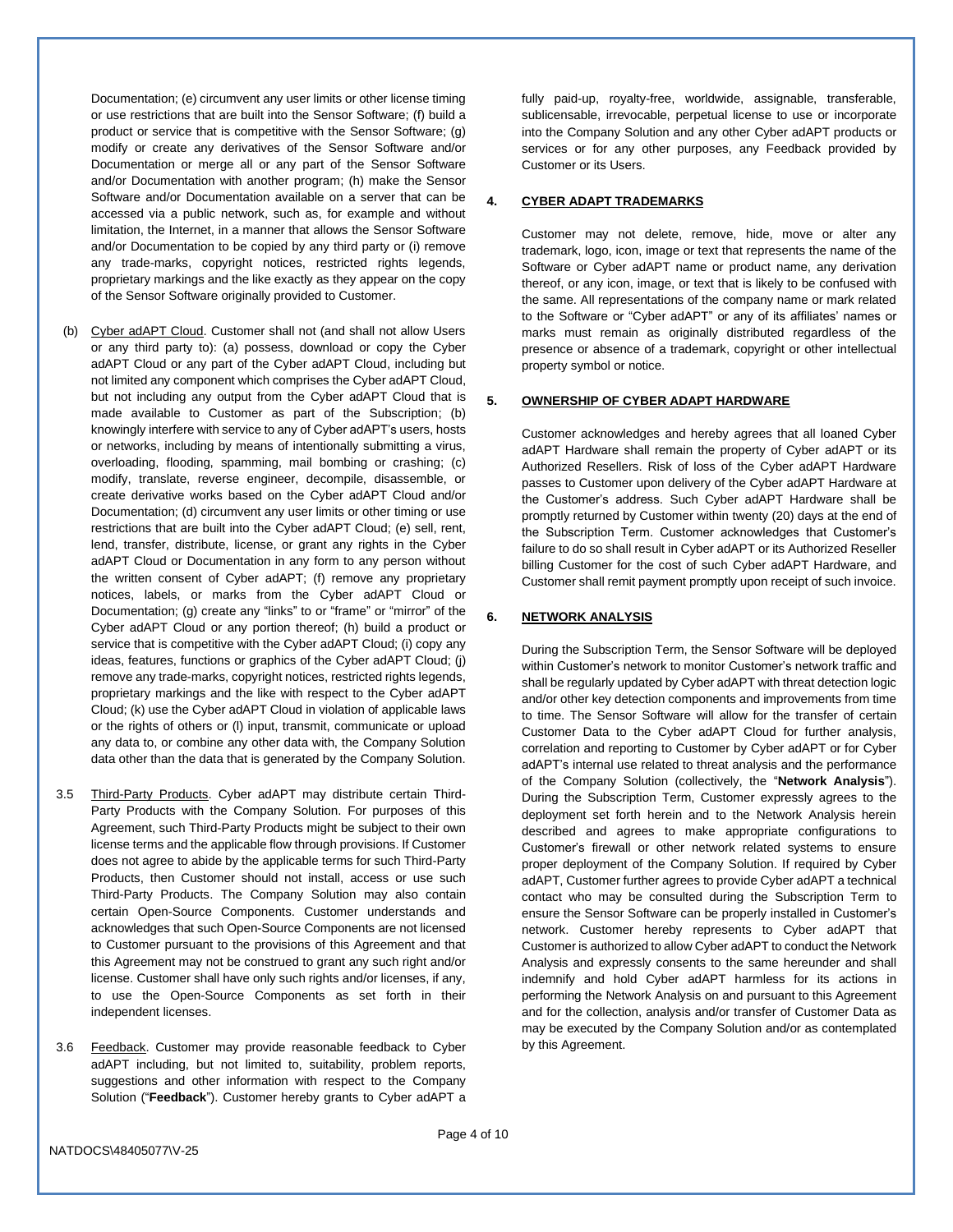#### **7. CUSTOMER DATA**

- 7.1 As between Cyber adAPT and Customer, Customer exclusively owns all rights, title and interest in and to all Customer Data.
- 7.2 Customer grants Cyber adAPT a worldwide, limited-term license to access, host, copy, transmit and display Customer Data as necessary for Cyber adAPT to provide the Company Solution in accordance with this Agreement. Subject to the limited licenses granted herein, Cyber adAPT acquires no right, title or interest from Customer or its licensors under this Agreement in or to any Customer Data.
- 7.3 Cyber adAPT shall not disclose any Customer Data to a third party except (a) as compelled by law; (b) as expressly permitted in writing by Customer or (c) is required and/or is part of Cyber adAPT's provision of the Company Solution to Customer where any such third party to which Customer Data is disclosed is bound by an obligation of confidentiality to Cyber adAPT.

## **8. PRIVACY**

- 8.1 Privacy Policy. Cyber adAPT is committed to protecting privacy. Please refer to the Privacy Policy for information on how Cyber adAPT collects, uses, manages and protects Personal Data it collects from Customers and Users.
- 8.2 Processing of Personal Data. Cyber adAPT shall only process Personal Data on behalf of and in accordance with Customer's documented instructions and applicable law for the following purposes: (a) as required to provide the Company Solution in accordance with the Agreement; (b) processing initiated by Customer in its use of the Company Solution; (c) processing to comply with other documented reasonable instructions provided by Customer where such instructions are consistent with the terms of the Agreement and (d) in accordance with Cyber adAPT's Privacy Policy.
- 8.3 Technical and Organizational Safeguards. In connection with the provision of the Company Solution, Cyber adAPT will maintain commercially reasonable administrative, physical, and technical safeguards for protection of the security, confidentiality and integrity of Customer Data, including, in particular, any Personal Data contained therein, and shall secure Personal Data with safeguards appropriate to the level of sensitivity of the Personal Data. Those safeguards will include, but will not be limited to, measures for preventing access, use, modification or disclosure of Personal Data by Cyber adAPT personnel except (a) to provide the Company Solution and prevent or address service or technical problems; (b) as compelled by applicable law and upon identification of lawful authority; (c) as expressly permitted in writing by Customer or Users to whom the Personal Data relates or (d) as otherwise outlined in the Privacy Policy. Cyber adAPT shall, in connection with the provision of the Company Solution, comply with applicable law, as well as Cyber adAPT's Privacy Policy.
- 8.4 Cooperation. Cyber adAPT will cooperate with Customer: (a) when a User requests access to, correction or deletion of their own Personal Data as held by Cyber adAPT and (b) when access to Personal Data is required under applicable law and upon identification of lawful authority.

#### <span id="page-4-0"></span>**9. RIGHTS IN DERIVATIVE DATA**

Customer acknowledges and agrees that the Company Solution may compile, store and use aggregated data and system usage, analytics and diagnostic information to monitor and improve the Company Solution and for the creation of new products. Customer hereby grants to Cyber adAPT a non-exclusive, transferable, assignable, irrevocable, worldwide, perpetual license to collect, store, process and aggregate Customer Data and other such above-mentioned learning information and data and also, to create anonymized, aggregated data records and use such anonymized and aggregated data, and all modifications thereto and derivatives thereof (all such items, collectively, being "**Derivative Data**") to improve the Company Solution, develop new products, to understand usage, and for any other business purpose. This Derivative Data is no longer associated with Customer or a User and as such is not Customer Data.

#### **10. CUSTOMER RESPONSIBILITIES**

Customer is responsible for all activities that occur in User accounts and for its and its Users' compliance with this Agreement. Customer shall: (a) have sole responsibility for the accuracy, quality, integrity, legality, reliability, and appropriateness of all Customer Data and the means by which Customer acquired Customer Data; (b) use commercially reasonable efforts to prevent unauthorized access to, or use of, the Company Solution, and notify Cyber adAPT promptly of any such unauthorized access or use; (c) use the Company Solution only in accordance with the Documentation and applicable laws and applicable government regulations; (d) keep its registration information, billing information, passwords and technical data accurate, complete, secure and current; (e) use the Company Solution, Documentation solely in a manner that complies with all applicable laws in the jurisdictions in which Customer uses the Company Solution and (f) immediately prohibit the use of the Company Solution by any User who contravenes this Agreement.

#### <span id="page-4-2"></span>**11. PAYMENT AND FEES**

- 11.1 Fees. All Fees shall be due and payable as specified in each Order Form and payment obligations are non-cancellable, Fees paid are non-refundable, and the number of Subscriptions purchased cannot be decreased during the relevant Subscription Term stated in an Order Form. Cyber adAPT reserves the right and Customer agrees to pay, at the rate outlined in the Order Form, any additional charges for excess usage by Customer beyond the amounts (including but not limited to any Sensor(s) exceeding its Sustained Network Traffic or the number of Investigative Services hours) set forth and permitted in the Order Form. Any overages of Sustained Network Traffic shall, at Cyber adAPT's discretion, result in the Customer being invoiced for the next higher applicable pricing tier that matches the actual measured usage (less any amounts paid by Customer for the lower tier). For example, if the Sustained Network Traffic limit is 100MB and 150MB is used, the Customer shall be charged at the next throughput tier level. Unless otherwise stated in the Order Form, all payments made under this Agreement shall be in United States dollars, "NET 30".
- <span id="page-4-1"></span>11.2 Overdue Charges. Any payment not received from Customer by the due date may accrue (except with respect to charges then subject to a reasonable and good faith dispute), at Cyber adAPT's discretion, late charges at the rate of 1.5% of the outstanding balance per month

NATDOCS\48405077\V-25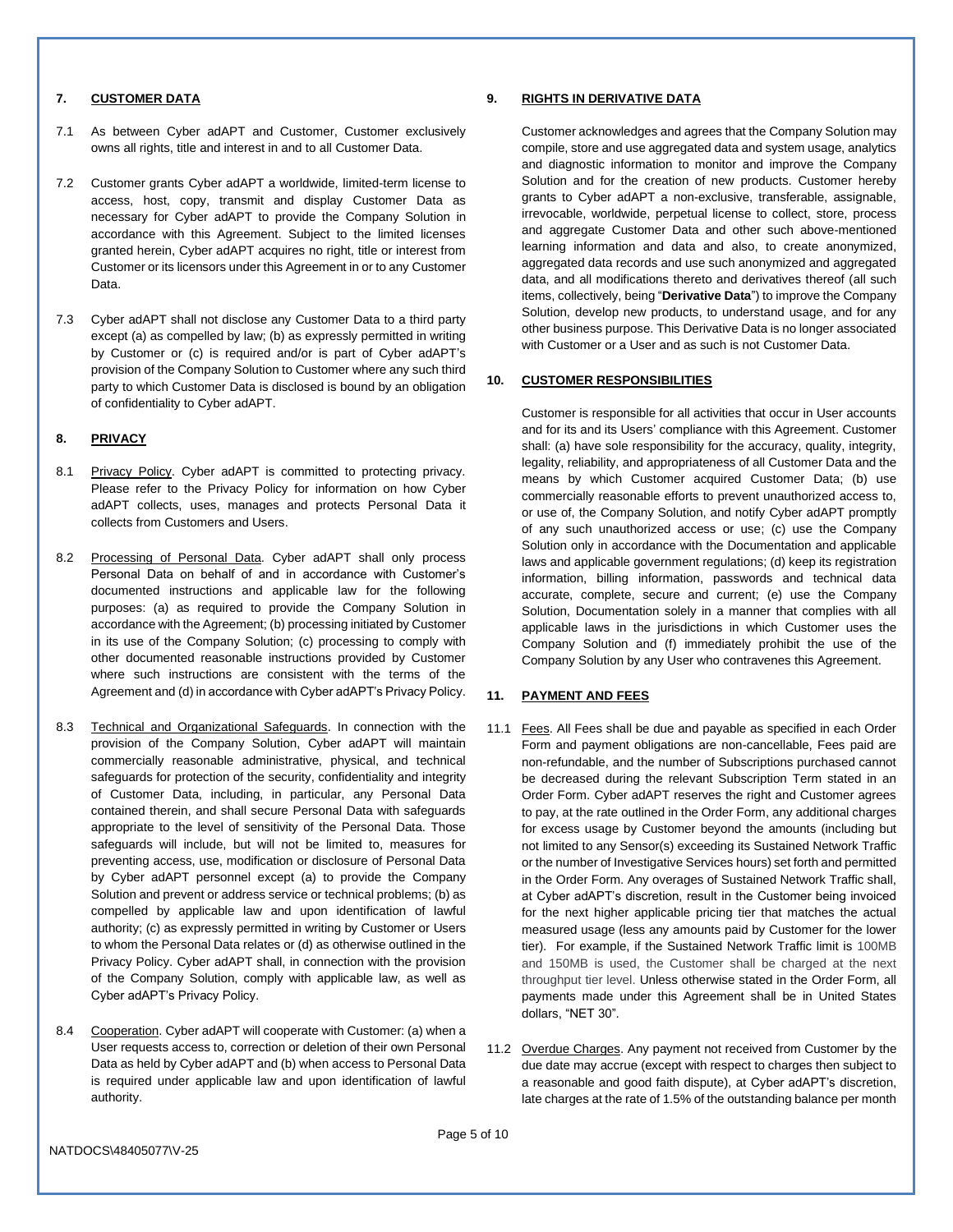(18% per annum), or the maximum rate permitted by law, whichever is lower, from the date such payment was due until the date paid.

<span id="page-5-1"></span>11.3 Taxes. Fees do not include any taxes, levies, duties or similar governmental assessments of any nature, including, for example, sales, use, withholding, value added, HST or GST taxes, assessable by any jurisdiction whatsoever (collectively, "**Taxes**"). Customer is responsible for paying all Taxes associated with its purchases and use of the Company Solution hereunder. If Cyber adAPT has the legal obligation to pay or collect Taxes for which Customer is responsible under this Section [11.3,](#page-5-1) Cyber adAPT will invoice Customer for Taxes Cyber adAPT is aware that Customer must pay and Customer will pay that amount unless Customer provides Cyber adAPT with a valid tax exemption certificate authorized by the appropriate taxing authority. Failure of Cyber adAPT to invoice Customer for any Taxes shall not relieve Customer of its obligations to pay the same in a timely manner. For clarity, Cyber adAPT is solely responsible for taxes assessable against it based on its income, property and employees.

# <span id="page-5-5"></span>**12. AUDITS**

- 12.1 Right to Audit. Customer shall maintain proper records to reflect its compliance with this Agreement, Cyber adAPT shall have the right to, with reasonable notice and during normal business hours and subject to Section [12.2](#page-5-2) at Cyber adAPT's sole expense, verify Customer's compliance with Customer's obligations hereunder through a remote or an on-site audit of Customer's records, facilities and licensing processes by Cyber adAPT or a third party representative of Cyber adAPT. Customer shall permit up to one such audit per year, including once during the twelve (12) month period following the termination of this Agreement for any reason. Customer hereby further authorizes Cyber adAPT to electronically access and audit Customer's use of the Company Solution, whether through Customer's computer systems and network or via other electronic means, so to ensure Customer's compliance with this Agreement.
- <span id="page-5-2"></span>12.2 Costs of Audit. In the event that an audit establishes that Customer is in material breach of its obligations hereunder, Customer shall reimburse Cyber adAPT for the cost of the audit and shall promptly pay to Cyber adAPT all outstanding Fees together with all applicable overdue charges in accordance with Sectio[n 11.2.](#page-4-1)

## <span id="page-5-6"></span>**13. CONFIDENTIALITY OBLIGATIONS**

- <span id="page-5-0"></span>13.1 **Confidential Information** means any nonpublic or proprietary information, in tangible or intangible form, disclosed under this Agreement by one Party to this Agreement ("**Disclosing Party**") to the other Party ("**Receiving Party**"). Confidential Information includes all components of the Company Solution (including Documentations) and any other Intellectual Property Rights or proprietary rights thereto, as well as Personal Data and Customer Data.
- 13.2 Confidential Information shall not include any information, excluding Personal Data, however designated, that: (a) is (or subsequently becomes through no fault of the Receiving Party) publicly available; (b) became known to Receiving Party prior to Disclosing Party's disclosure of such information to Receiving Party pursuant to the

terms of this Agreement; (c) was lawfully received by the Receiving Party from a third party without such restrictions or (d) is independently developed by Receiving Party without breach of this Agreement or access to, reference to, or use of the Confidential Information.

13.3 Protection of Confidential Information. Receiving Party may use Confidential Information of Disclosing Party to exercise its rights and perform its obligations under this Agreement, or in connection with the Parties' ongoing business relationship, or as otherwise set forth herein. Receiving Party will not use any Confidential Information of Disclosing Party for any purpose not permitted by this Agreement and will disclose the Confidential Information of Disclosing Party only to the directors, officers employees, consultants or contractors of the Receiving Party who have a need to know such Confidential Information for purposes of this Agreement and who are under a duty of confidentiality respecting the protection of Confidential Information substantially similar to those of this Agreement. Receiving Party will utilize commercially reasonable efforts (using at all times no less than a reasonable degree of care) to protect Confidential Information from unauthorized or unlawful processing by maintaining appropriate technical and organizational measures that help to provide an appropriate level of security for Confidential Information. The Parties will each be responsible for any breach of this Agreement by any party to whom or which Disclosing Party has provided Confidential Information as permitted by this Agreement. Confidential Information shall remain at all times the property of the Disclosing Party. Except as otherwise permitted by this Agreement, no rights to use, license or otherwise exploit the Confidential Information are granted to the Receiving Party or its agents, by implication or otherwise. Should Customer cease to be a customer of Cyber adAPT, and should the Subscription Term expire, Cyber adAPT may retain Confidential Information, subject to keeping such Confidential Information confidential, unless Customer expressly requests return of such, in which case Cyber adAPT shall, at its option, (a) return such Confidential Information to Customer promptly or (b) promptly destroy such Confidential Information and certify the same to Customer in writing.

#### **14. WARRANTIES AND DISCLAIMERS**

- 14.1 Limited Warranties Applicable to the Company Solution.
- <span id="page-5-3"></span>(a) Software. Cyber adAPT represents and warrants that the Software that comprises part of the Company Solution will perform materially in accordance with the Documentation during the Subscription Term.
- <span id="page-5-4"></span>(b) Remedy. In the event of a breach of the warranty set forth in Sections [14.1\(a\)](#page-5-3) hereof, Cyber adAPT shall use reasonable efforts to correct such breach of the warranty.
- (c) Exclusions. The foregoing warranty applies only to failures in operation of the Software that are reproducible in standalone form and does not apply to: (a) Software that is modified or altered by Customer or any third party that is not authorized by Cyber adAPT; (b) Software that is otherwise operated in violation of this Agreement or other than in accordance with the Documentation or (c) failures that are caused by other software or hardware products. The warranty shall not apply to the extent that the breach is caused by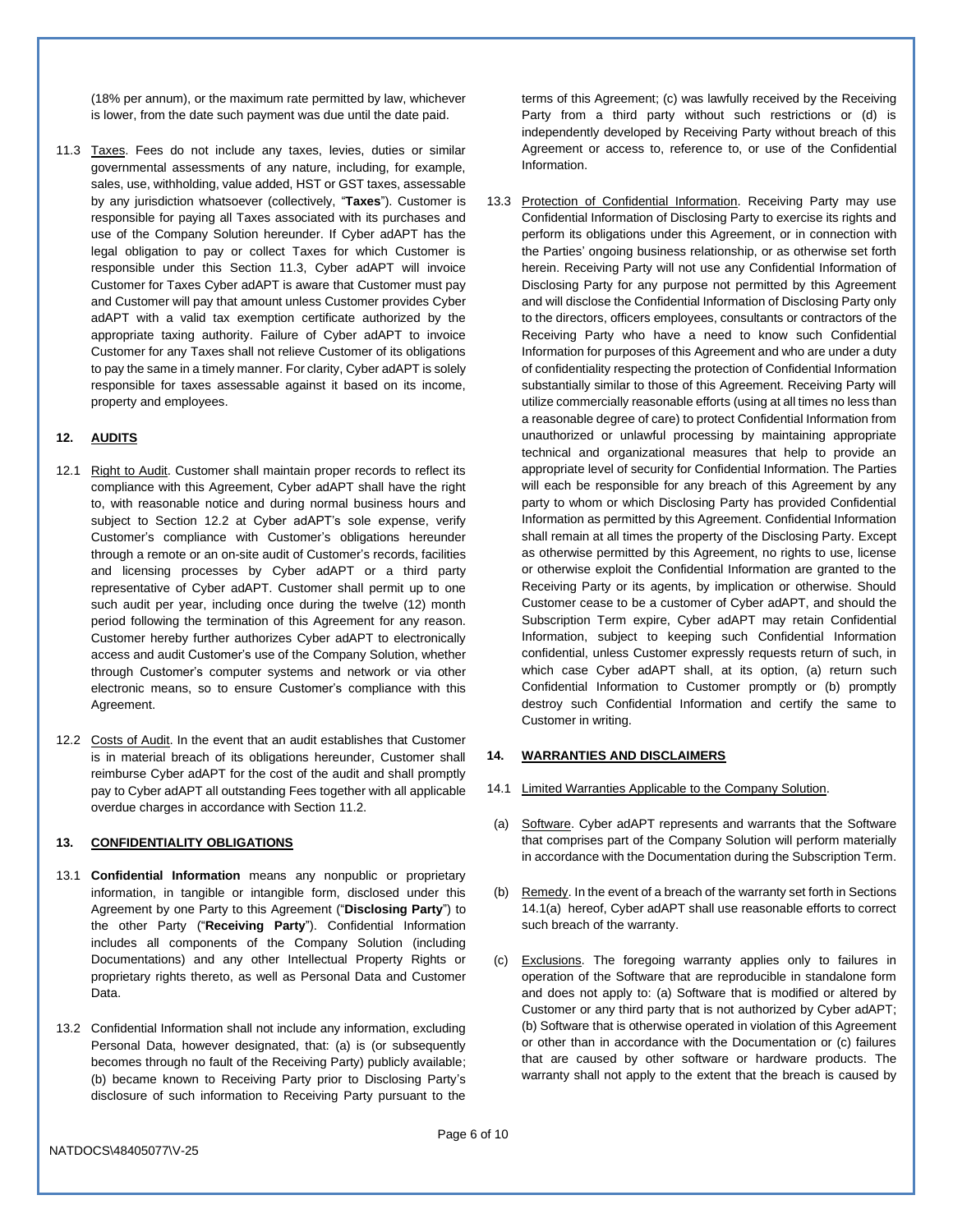misuse, negligence, accident, unauthorized modification, alteration, customization or repair, improper operation or maintenance.

- <span id="page-6-1"></span>(d) Cyber adAPT Hardware. Cyber adAPT or its Authorized Reseller (depending on who supplied the Cyber adAPT Hardware to Customer) shall pass through to Customer, to the fullest extent possible and for the time so in force, any hardware warranties directly provided by manufacturers of Cyber adAPT Hardware to Cyber adAPT or its Authorized Resellers, as applicable. The foregoing warranty applies only to failures in operation of the Cyber adAPT Hardware that are covered by such manufacturers' warranties, subject to any and all limitations contained therein. To the maximum extent permitted under applicable law, as Cyber adAPT and its suppliers' entire liability, and as Customer's exclusive remedy for any breach of the foregoing warranty, Cyber adAPT or its Authorized Reseller (depending on who supplied the Cyber adAPT Hardware to Customer) will, to the extent permitted under the manufacturer's warranty promptly repair or replace the relevant Cyber adAPT Hardware that fails to meet this limited warranty. This warranty is void if, for any reason, the warranty of the manufacturers of the Cyber adAPT Hardware is determined to be void for any reason whatsoever.
- (e) Investigative Services. Investigative Services, if any, purchased by Customer, shall be provided by Cyber adAPT on an "**AS IS**" and best efforts basis without explicit warranty of any kind. Such Investigative Services shall be provided in such manner and form as Cyber adAPT determines in its discretion. Such Investigative Services shall be based on the hours purchased by Customer as specified in the Order Form.
- 14.2 Exclusive Remedies. THE WARRANTIES SET OUT IN SECTION [14.1\(a\)](#page-5-3) and [14.1\(d\)](#page-6-1) HEREOF ARE THE ONLY WARRANTIES PROVIDED BY CYBER ADAPT AND THE REMEDIES SET OUT IN SECTIONS [14.1\(b\)](#page-5-4) AND [14.1\(d\)](#page-6-1) HEREOF ARE THE SOLE AND EXCLUSIVE REMEDIES OF CUSTOMER FOR A BREACH OF WARRANTY.

# <span id="page-6-3"></span>**15. DISCLAIMERS**

- 15.1 THE WARRANTIES IN THIS AGREEMENT DO NOT APPLY, AND CYBER ADAPT STRICTLY DISCLAIMS, ALL WARRANTIES WITH RESPECT TO ANY THIRD-PARTY PRODUCTS OR OPEN-SOURCE COMPONENTS.
- 15.2 CYBER ADAPT DOES NOT WARRANT OR GUARANTEE THAT THE COMPANY SOLUTION WILL IDENTIFY, DETECT, OR OTHERWISE NOTIFY CUSTOMER OF ALL NETWORK THREAT INSTANCES OR VUNERABILITIES THAT MAY BE PRESENT IN OR OTHERWISE IMPACT CUSTOMER'S NETWORK, ITS ENVIRONMENT OR OTHERWISE. FURTHERMORE, INVESTIGATIVE SERVICES ARE PROVIDED BY CYBER ADAPT ON A BEST EFFORTS BASIS FOR ASSISTANCE AND GENERAL INFORMATION ONLY TO AID CUSTOMER IN INTERPRETING ALERTS AND DATA COLLECTED FROM THE COMPANY SOLUTION. INVESTIGATIVE SERVICES ARE, THERFORE, NOT INTENDED TO AMOUNT TO A WARRANTY ON WHICH CUSTOMER SHOULD RELY. CUSTOMER MUST OBTAIN MORE SPECIFIC OR PROFESSIONAL ADVICE BEFORE TAKING, OR REFRAINING FROM TAKING, ANY ACTION OR INACTION ON

THE BASIS OF THE INFORMATION OBTAINED VIA THE COMPANY SOLUTION (INCLUDING ANY INVESTIGATIVE SERVICES). CUSTOMER WILL NOT EXPRESSLY REPRESENT OR IMPLY TO ANY THIRD PARTY THAT CYBER ADAPT HAS MADE ANY REPRESENTATION OR WARRANTY REGARDING THE THREATS OR VUNERABILITIES OR COMPANY SOLUTION TO THE CONTRARY.

- 15.3 EXCEPT AS EXPRESSLY PROVIDED HEREIN:
- (a) CUSTOMER UNDERSTANDS AND AGREES THAT CUSTOMER'S USE OF THE COMPANY SOLUTION, ITS CONTENT, AND ANY SERVICES OR ITEMS FOUND OR ATTAINED THROUGH THE COMPANY SOLUTION ARE AT CUSTOMER'S OWN RISK. THE COMPANY SOLUTION, ITS CONTENT, AND ANY SERVICES OR ITEMS FOUND OR ATTAINED THROUGH THE COMPANY SOLUTION ARE PROVIDED ON AN "AS IS" AND "AS AVAILABLE" BASIS, WITHOUT ANY WARRANTIES OR CONDITIONS OF ANY KIND OR NATURE, EITHER EXPRESS OR IMPLIED, INCLUDING, BUT NOT LIMITED TO, THE IMPLIED WARRANTIES OF MERCHANTABILITY, FITNESS FOR A PARTICULAR PURPOSE, OR NON-INFRINGEMENT. THE FOREGOING DOES NOT AFFECT ANY WARRANTIES THAT CANNOT BE EXCLUDED OR LIMITED UNDER APPLICABLE LAW.
- (b) NEITHER THE CYBER ADAPT NOR ANY OF ITS PARENT, SUBSIDIARIES, AFFILIATES, OR THEIR RESPECTIVE DIRECTORS, OFFICERS, EMPLOYEES, AGENTS, SERVICE PROVIDERS, CONTRACTORS, LICENSORS, LICENSEES, SUPPLIERS, OR SUCCESSORS MAKE ANY WARRANTY, REPRESENTATION, OR ENDORSEMENT WITH RESPECT TO THE COMPLETENESS, SECURITY, RELIABILITY, SUITABILITY, ACCURACY, CURRENCY, OR AVAILABILITY OF THE COMPANY SOLUTION OR ITS CONTENTS OR OUTPUTS. WITHOUT LIMITING THE FOREGOING, NEITHER CYBER ADAPT NOR ANY OF ITS PARENT, SUBSIDIARIES, AFFILIATES OR THEIR RESPECTIVE DIRECTORS, OFFICERS, EMPLOYEES, AGENTS, SERVICE PROVIDERS, CONTRACTORS, LICENSORS, LICENSEES, SUPPLIERS, OR SUCCESSORS REPRESENT OR WARRANT THAT THE COMPANY SOLUTION, ITS CONTENT, OUTPUT OR ANY SERVICES OR ITEMS FOUND OR ATTAINED THROUGH THE COMPANY SOLUTION WILL BE ACCURATE, RELIABLE, ERROR-FREE, OR UNINTERRUPTED, THAT DEFECTS WILL BE CORRECTED OR THAT THE COMPANY SOLUTION, OR ANY OTHER ITEMS THAT MAKE IT AVAILABLE ARE FREE OF VIRUSES, BUGS, WORMS OR OTHER HARMFUL COMPONENTS.

# <span id="page-6-2"></span>**16. INFRINGEMENT INDEMNIFICATION**

<span id="page-6-0"></span>16.1 Indemnification by Cyber adAPT. Subject to this Agreement, Cyber adAPT shall defend, indemnify and hold Customer harmless against any loss, damage or costs (including reasonable legal fees) incurred in connection with claims, demands, suits, or proceedings made or brought against Customer by a third party alleging that the use of the Software as contemplated hereunder infringes any U.S. patent, copyright, trademark, trade secret, or other Intellectual Property Rights of a third party (each an "**Infringement Claim**"); provided, that Customer (a) promptly gives written notice of the Infringement Claim to Cyber adAPT; (b) gives Cyber adAPT sole control of the defense and settlement of the Infringement Claim (provided that Cyber adAPT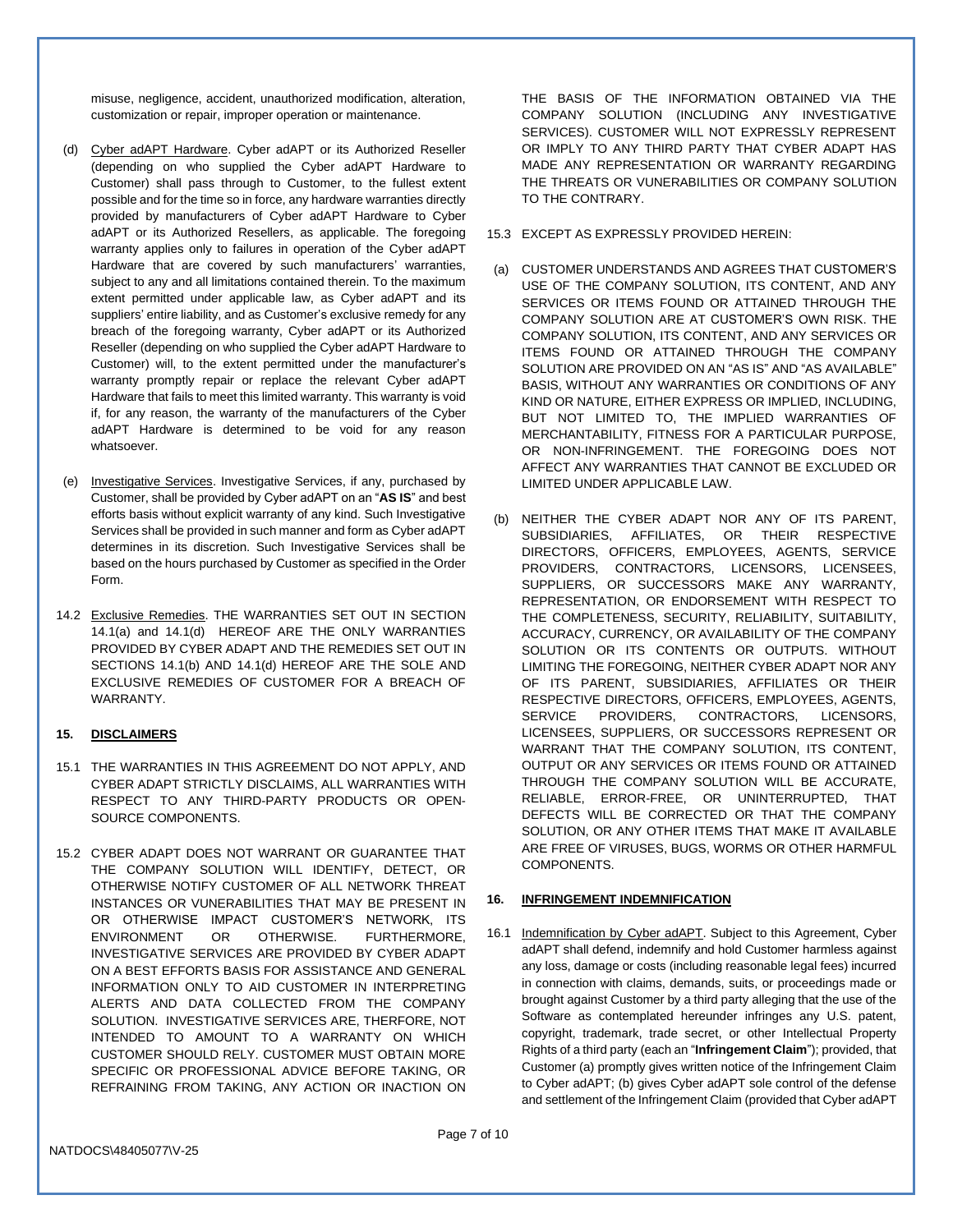may not settle or defend any Infringement Claim unless it unconditionally releases Customer of all liability) and (c) provides to Cyber adAPT all reasonable assistance and information necessary to defend the Infringement Claim.

- 16.2 Other Remedies. If (a) Cyber adAPT becomes aware of an actual or potential Infringement Claim or (b) Customer provides Cyber adAPT with notice of an actual or potential Infringement Claim, Cyber adAPT may (or in the case of an injunction against Customer, shall), at Cyber adAPT's sole option and determination: (a) procure for Customer the right to continue to use the Software; (b) replace or modify the Software with equivalent or better software so that Customer's use is no longer infringing; or (c) if (a) and (b) are not commercially reasonable, as determined by Cyber adAPT in its sole discretion, terminate the Subscriptions for such Software and (i) in the case of Subscriptions, refund to Customer that portion of any prepaid Subscription Fee that is applicable to the period following the termination of the Subscription and (ii) in the case of Subscriptions, refund to Customer any prepaid but unused Subscription Fees paid up to the point of an Infringement Claim.
- 16.3 Exclusions. The indemnity in Section [16.1](#page-6-0) does not extend to (a) any Infringement Claim based upon infringement or alleged infringement of any patent, trademark, copyright or other Intellectual Property Right by the combination of the Software furnished by Cyber adAPT with other products, software or services not provided or approved by Cyber adAPT, other than Software designed by Cyber adAPT with certain commercial hardware or other commercially available software, if such infringement would have been avoided but for such combination; (b) any Infringement Claim related to or in connection with any modification of the Company Solution by anyone other than Cyber adAPT if such infringement would have been avoided but for such modification; (c) any Infringement Claim in respect of any version of the Software provided as part of the Company Solution other than the most current version or (d) any use, distribution, sublicensing or exercise of any other right outside the scope of the licenses granted in this Agreement.
- 16.4 Sole Remedies. THIS SECTION [16](#page-6-2) CONTAINS CYBER ADAPT'S ENTIRE LIABILITY, AND CUSTOMER'S SOLE AND EXCLUSIVE REMEDIES, FOR INFRINGEMENT CLAIMS.

## <span id="page-7-0"></span>**17. INDEMNIFICATION BY CUSTOMER**

Customer will defend Cyber adAPT against any claim, demand, suit or proceeding made or brought against Cyber adAPT by a third party alleging that Customer Data, or Customer's use of any Company Solution in breach of this Agreement, infringes or misappropriates such third party's Intellectual Property Rights, or other rights, or violates applicable law (a "**Claim Against Cyber adAPT**"), and will indemnify Cyber adAPT from any damages, legal fees and costs, or for any amounts paid by Cyber adAPT in connection with a Claim Against Cyber adAPT, provided Cyber adAPT (a) promptly gives Customer written notice of the Claim Against Cyber adAPT; (b) gives Customer sole control of the defense and settlement of the Claim Against Cyber adAPT (except that Customer may not settle any Claim Against Cyber adAPT unless it unconditionally releases Cyber adAPT of all liability) and (c) gives Customer all reasonable assistance, at Customer's expense.

# <span id="page-7-2"></span>**18. LIMITATION OF LIABILITY**

- 18.1 Exclusion of Indirect and Consequential Damages. TO THE MAXIMUM EXTENT PERMITTED BY LAW, IN NO EVENT SHALL CYBER ADAPT HAVE ANY LIABILITY TO THE OTHER PARTY FOR ANY INDIRECT, SPECIAL, INCIDENTAL, PUNITIVE, EXEMPLARY OR CONSEQUENTIAL DAMAGES INCLUDING WITHOUT LIMITATION LOST PROFITS, LOST BUSINESS OPPORTUNITIES, LOSS OF USE OF THE COMPANY SOLUTION, LOSS OF GOODWILL, BUSINESS INTERRUPTION, LOSS OR CORRUPTION OF CUSTOMER'S DATA, LOST SAVINGS, OR OTHER ECONOMIC DAMAGE, ARISING OUT OF THIS AGREEMENT OR THE USE OR INABILITY TO USE THE COMPANY SOLUTION.
- 18.2 Limitation of Liability. NOTWITHSTANDING ANYTHING CONTAINED HEREIN TO THE CONTRARY, TO THE MAXIMUM EXTENT PERMITED BY LAW, IN NO EVENT SHALL CYBER ADAPT'S AGGREGATE LIABILITY ARISING OUT OF OR RELATED TO THIS AGREEMENT OR RELATING TO THE SUBJECT MATTER HEREOF FOR ALL CLAIMS, COSTS, LOSSES AND DAMAGES EXCEED THE AMOUNTS ACTUALLY PAID BY AND DUE FROM CUSTOMER HEREUNDER IN THE TWELVE (12) MONTHS PRECEDING THE INCIDENT GIVING RISE TO LIABILITY.
- 18.3 Application of Exclusions and Limitations. THE FOREGOING LIMITATIONS AND EXCLUSIONS OF LIABILITY SHALL APPLY EVEN IF A PARTY HAD BEEN ADVISED OF THE POSSIBILITY OF ANY SUCH COSTS, LOSSES OR DAMAGES OR KNEW OR OUGHT TO HAVE KNOWN OF SUCH COSTS, LOSSES OR DAMAGES AND SHALL APPLY REGARDLESS OF WHETHER THE ACTION AROSE IN CONTRACT, INCLUDING, WITHOUT LIMITATION, FROM A FUNDAMENTAL BREACH, OR BREACH OF A CONDITION, FUNDAMENTAL TERM OR WARRANTY, OR IN TORT (INCLUDING, WITHOUT LIMITATION NEGLIGENCE) OR OTHERWISE. THE FOREGOING PROVISIONS LIMITING THE LIABILITY OF CYBER ADAPT SHALL ALSO APPLY TO ITS OFFICERS, DIRECTORS, EMPLOYEES, AND AGENTS AS TRUST PROVISIONS FOR THE BENEFIT OF SUCH OFFICERS, DIRECTORS, EMPLOYEES, AND AGENTS AND SHALL BE ENFORCEABLE BY SUCH PERSONS AS TRUST BENEFICIARIES.

# <span id="page-7-3"></span>**19. TERM**

<span id="page-7-1"></span>19.1 Term, Renewal. Subscriptions commence upon Activation and continue for the Subscription Term specified in the Order Form unless terminated earlier in accordance with this Agreement ("**Initial Term**"). Unless otherwise stated in the Order Form, Subscriptions shall automatically renew for additional periods equal to the Initial Term ("**Renewal Term**"), unless either Party gives the other notice of non-renewal at least sixty (60) days prior to the end of then-current Subscription Term. The per-unit or SKU pricing during any automatic Renewal Term will be the same as that during the immediately previous Subscription Term unless Cyber adAPT has given Customer written notice of a pricing increase at least ninety (90) days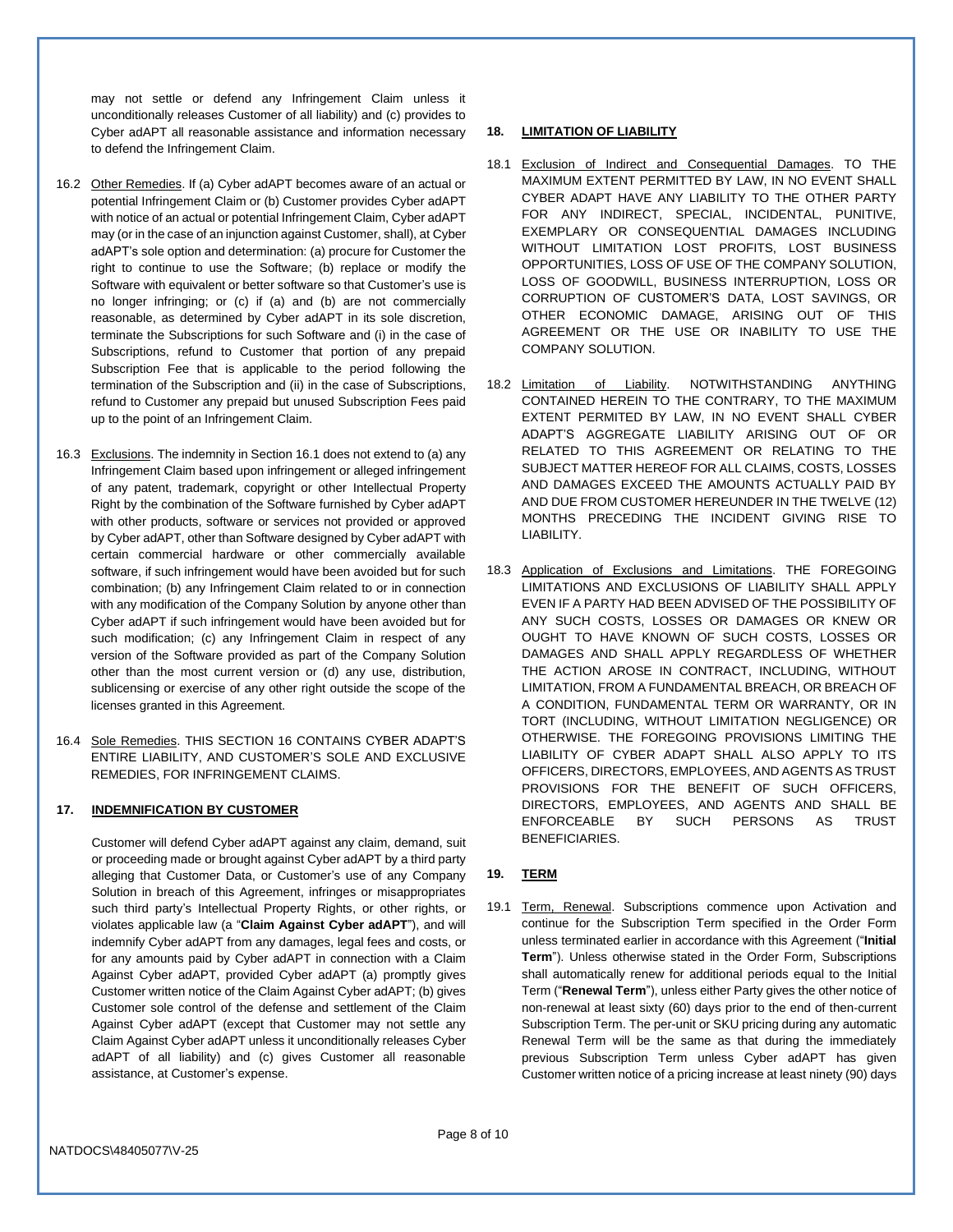before the end of that then-current Subscription Term, in which case the pricing increase will be effective upon renewal and thereafter.

- 19.2 Termination. A Party may terminate this Agreement for cause (a) upon thirty (30) days' written notice to the other Party of a material breach if such breach remains uncured at the expiration of such period or (b) immediately upon notice if the other Party becomes the subject of a petition in bankruptcy or any other proceeding relating to insolvency, receivership, liquidation or assignment for the benefit of creditors.
- 19.3 Termination by Cyber adAPT. Cyber adAPT may terminate this Agreement immediately upon on notice if Customer infringes or misappropriates Cyber adAPT's Intellectual Property Rights, or breaches the license restrictions and obligations or fails to make any payment due under this Agreement.
- 19.4 Deletion of Customer Data. Unless legally prohibited from doing so or except as otherwise provided in this Agreement , within thirty (30) days after the effective date of termination or expiration of this Agreement, Cyber adAPT will delete or destroy all copies of Customer Data in its systems or otherwise in its possession or control and Cyber adAPT will have no obligation to maintain or provide any Customer Data. Upon request by Customer, Cyber adAPT will certify such deletion or destruction.
- 19.5 Customer Obligations on Termination. Customer shall, upon termination, (a) stop using the Company Solution and return it to Cyber adAPT (or the Authorized Reseller where applicable) including all Cyber adAPT Hardware or (b) (with the exception of Customer hardware), destroy all copies of the Software and return the Cyber adAPT Hardware and certify such destruction upon Cyber adAPT's (or where applicable, Authorized Reseller's) request.
- 19.6 Suspension of Access to the Company Solution. In addition to any termination rights of Cyber adAPT pursuant to this Agreement, extraordinary circumstances may require Cyber adAPT to suspend or terminate (where appropriate), as determined in Cyber adAPT's reasonable discretion, Customer's access to and/or use of, or otherwise modify, the Company Solution in order to: (a) prevent material damages to, or material degradation of the integrity of, Cyber adAPT's or its providers' data network(s) or (b) comply with any law, regulation, court order, or other governmental order. Cyber adAPT will notify Customer of such suspension or termination action as far in advance of such suspension or termination as reasonably possible, and if such advance notice is not possible, then as soon as possible after such suspension or termination. In the event of a suspension, Cyber adAPT will limit such suspension to that which is minimally required and will promptly restore Customer's access to the Company Solution as soon as the event giving rise to the suspension has been addressed (including by Customer agreeing to accept the risks associated with such suspension) or resolved.

## **20. MAINTENANCE AND SUPPORT**

During the Subscription Term, at no additional charge, Cyber adAPT or an Authorized Reseller (to the extent Maintenance and Support is provided by the Authorized Reseller) will use reasonable efforts, such that no liability shall attach should Cyber adAPT's failure to meet the time frames outlined, to provide the Maintenance and Support in

accordance with the Support Terms. Cyber adAPT shall not be required to provide Maintenance and Support if Customer is in default of any of Customer's obligations under this Agreement.

# <span id="page-8-0"></span>**21. INVESTIGATIVE SERVICES**

- <span id="page-8-1"></span>21.1 Investigative Services. If agreed to in an Order Form, Cyber adAPT will provide Investigative Services on an hourly basis, to be purchased in blocks of time according to this Section [21,](#page-8-0) the terms and conditions in the Order Form and the relevant Fees set forth on the Order Form ("**Investigative Services Fees**"). Investigative Services generally include: instruction and training on the use of the Company Solution and assistance in the interpretation of data collected by the Company Solution, and may include other services as may be agreed between Customer and Cyber adAPT, should such other agreed services be explicitly specified on the Order Form.
- 21.2 Price and Payment. Customer shall pay Investigative Services Fees in advance at Cyber adAPT's then-current rates for Investigative Services. Unless otherwise specified to the contrary on the Order Form, Customer shall reimburse Cyber adAPT for all reasonable out of pocket expenses (including travel, lodging and related expenses) incurred by Cyber adAPT in the performance of any Investigative Services, provided that such expenses are approved in advance in writing by Customer.

## <span id="page-8-2"></span>**22. EXPORT RESTRICTIONS; US GOVERNMENT LICENSES**

ELEMENTS OF THE COMPANY SOLUTION, INCLUDING THE SOFTWARE, DOCUMENTATION AND CYBER ADAPT HARDWARE DELIVERED TO CUSTOMER UNDER THIS AGREEMENT MAY BE SUBJECT TO U.S. EXPORT CONTROL LAWS AND REGULATIONS AND MAY ALSO BE SUBJECT TO IMPORT AND EXPORT LAWS OF THE JURISDICTION IN WHICH IT WAS OBTAINED, IF OUTSIDE THE U.S. CUSTOMER SHALL ABIDE BY ALL APPLICABLE EXPORT CONTROL LAWS, RULES AND REGULATIONS APPLICABLE TO ALL SUCH ITEMS. CUSTOMER AGREES THAT CUSTOMER WILL NOT EXPORT, RE-EXPORT, OR TRANSFER THE COMPANY SOLUTION, IN WHOLE OR IN PART, TO ANY COUNTRY, PERSON, OR ENTITY SUBJECT TO U.S. EXPORT RESTRICTIONS. CUSTOMER SPECIFICALLY AGREES NOT TO EXPORT, RE-EXPORT, OR TRANSFER THE COMPANY SOLUTION (INCLUDING THE SOFTWARE, DOCUMENTATION OR CYBER ADAPT HARDWARE) (A) TO ANY COUNTRY TO WHICH THE U.S. HAS EMBARGOED OR RESTRICTED THE EXPORT OF GOODS OR SERVICES, OR TO ANY NATIONAL OF ANY SUCH COUNTRY, WHEREVER LOCATED, WHO INTENDS TO TRANSMIT OR TRANSPORT THE COMPANY SOLUTION BACK TO SUCH COUNTRY, (B) TO ANY PERSON OR ENTITY WHO CUSTOMER KNOWS OR HAS REASON TO KNOW WILL UTILIZE THE COMPANY SOLUTION OR ANY PORTION THEREOF IN THE DESIGN, DEVELOPMENT, PRODUCTION OR USE OF NUCLEAR, CHEMICAL OR BIOLOGICAL MATERIALS, FACILITIES, OR WEAPONS OR (C) TO ANY PERSON OR ENTITY WHO HAS BEEN PROHIBITED FROM PARTICIPATING IN U.S. EXPORT TRANSACTIONS BY ANY FEDERAL AGENCY OF THE U.S. GOVERNMENT.